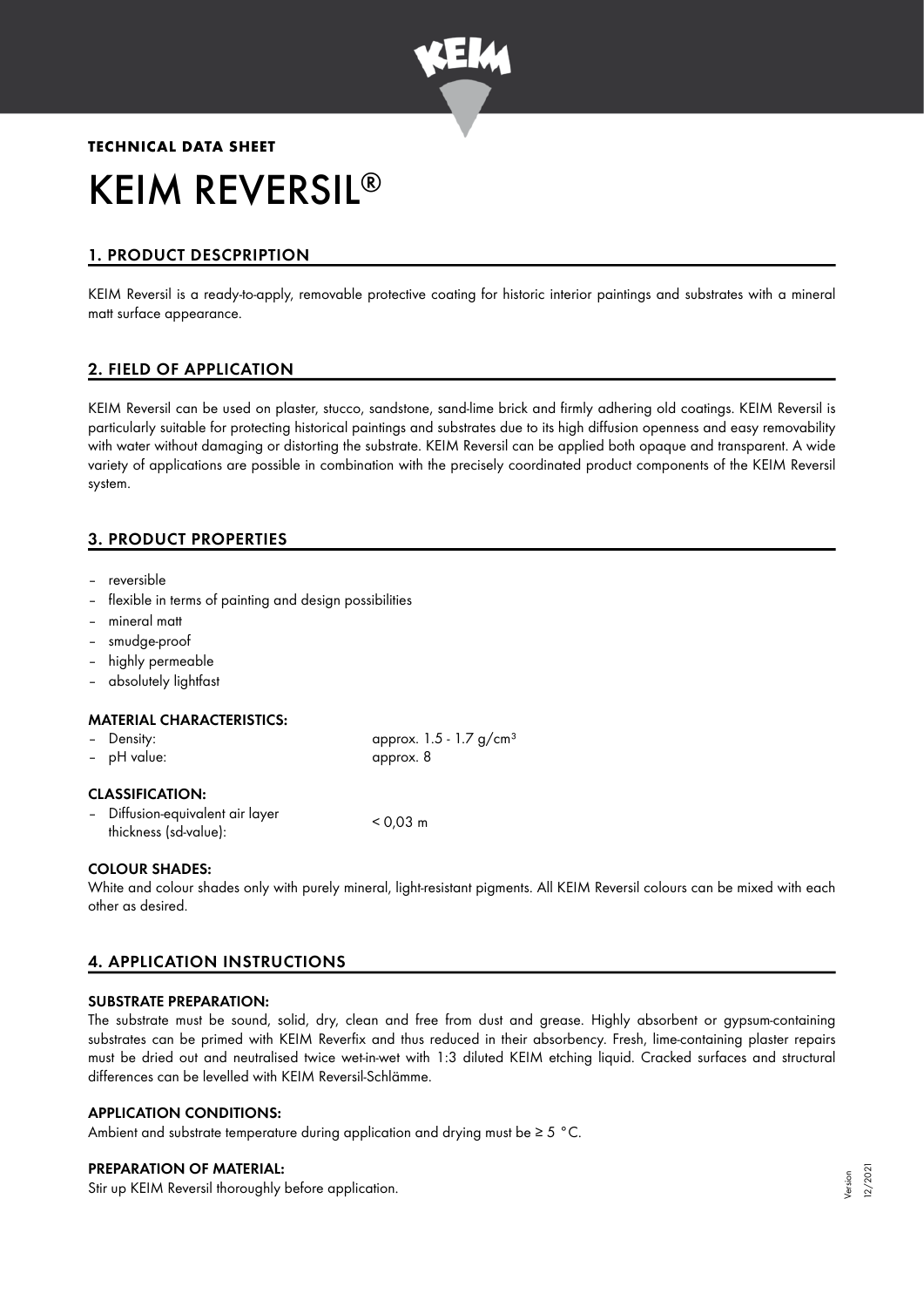#### APPLICATION:

KEIM Reversil can be painted or rolled. Generally, two coats of paint are sufficient.

Primer coat: Apply KEIM Reversil undiluted or diluted with max. 10 % of Water. The base coat should be applied in the basic shade white.

Alternatively: KEIM Reversil-Schlämme apply undiluted.

Final coat: Apply KEIM Reversil undiluted.

For glaze coats or glazed paintings, dilute KEIM Reversil with KEIM Reverfix until the desired glaze effect is achieved. Removal:

Pre-wet thoroughly with water and then wash off with clear water and a brush after approx. 10 minutes exposure time.

#### DRYING TIME:

Can be overcoated after 12 hours at the earliest (at 23°C and 50% RH). At higher relative humidity, layer thicknesses and/ or lower temperatures, drying is delayed accordingly.

#### CONSUMPTION:

approx.  $0.15$   $1/m^2$  for a single coating.

These material consumption values are guide values for smooth substrates. Exact consumption values must be determined by means of test areas.

#### CLEANING OF TOOLS:

Clean immediately with water.

## 5. PACKAGING

| <b>Container content</b> | Unit of measure | Quantity on pallet | Type of container |
|--------------------------|-----------------|--------------------|-------------------|
|                          |                 | 24                 | bucket            |
|                          |                 |                    | bucket            |
| 25                       |                 | 80                 | bucket            |

## 6. STORAGE

| max. storage time | <b>Storage conditions</b>                                                                   |
|-------------------|---------------------------------------------------------------------------------------------|
| 12 months         | cool<br>frost-free<br>keep container tightly sealed.<br>protected from heat and direct sun. |

## 7. DISPOSAL

For disposal information refer to section 13 of the safety data sheet.

#### EC WASTE CODE:

Waste code: 08 01 11\*

## 8. SAFETY INSTRUCTIONS

Please, refer to the Material Safety Data Sheet.